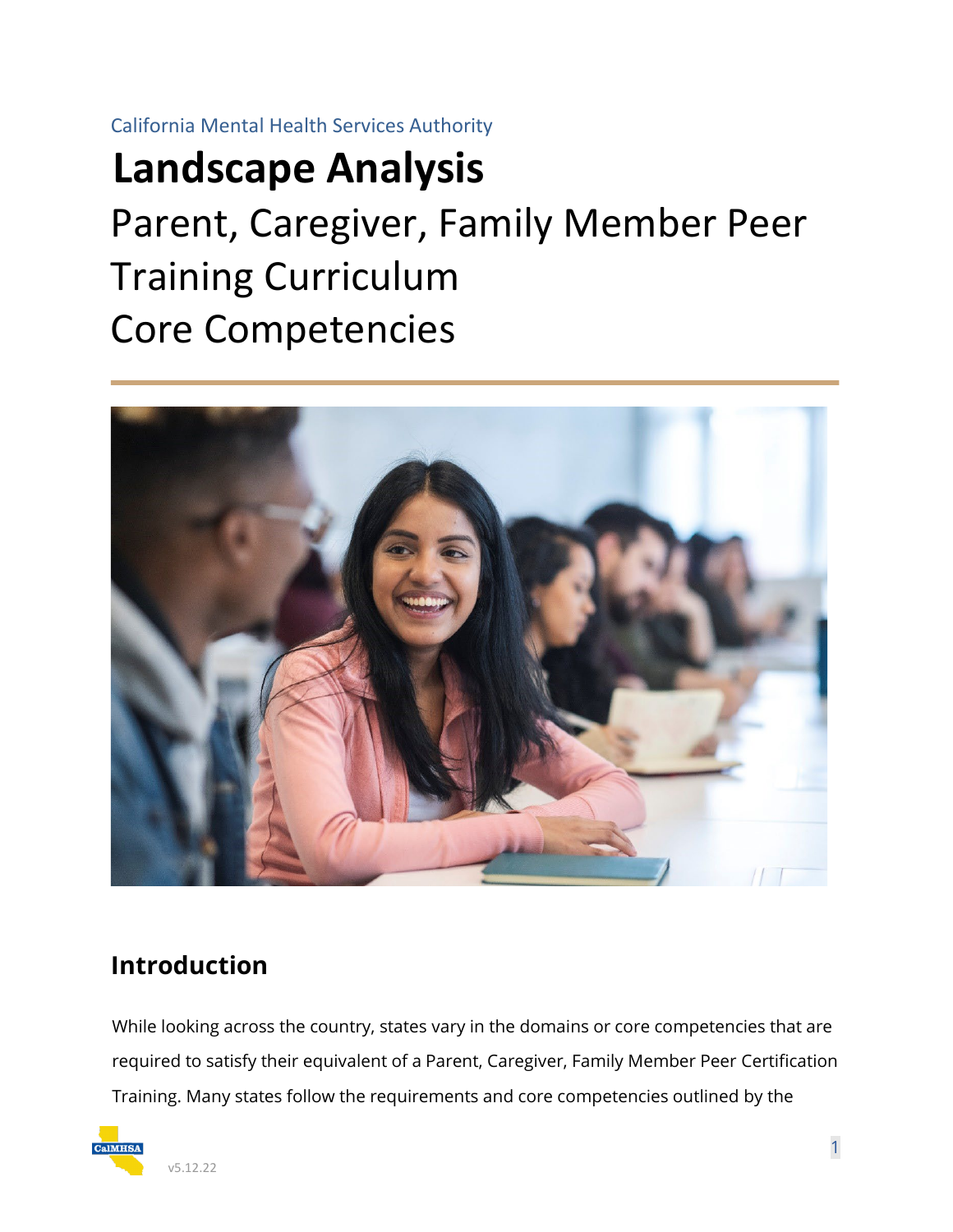National Federation of Families (specifically, Connecticut, Maine, Maryland, Mississippi, Nevada, North Carolina, Texas, and Vermont). States that do not apply the National Federation of Families' National Standards seem to adopt a variation of the National Federation of Families' National Standards in accordance with the needs of their state's population. Outlined in this report are the National Standards set forth by the National Federation of Families and a high-level summary of the consistent core competency themes across all states with state certification for Parent, Caregiver, Family Member Peers. Additionally, only a handful of states combine their Peer Support Specialist Certification with their Parent, Caregiver, Family Member Peer certification (specifically, Nebraska, North Dakota, Rhode Island, and Virginia). Most states with certified Parent, Caregiver, Family Member Peers have a unique certification process and requirements.

## **Research Methods of Core Competencies for Parent, Caregiver, Family Member Peer Certification Landscape Analysis**

To identify the landscape of core competencies for Parent, Caregiver, Family Member Peer Certification, the Bringing Recovery Supports to Scale: Technical Assistance Center Strategy's (BRSS TACS) 2020 State-by-State Directory of Parent Peer Support Training and Certification Programs report was used. A web-based search was conducted to find content related to training standards and core competencies Each states' requirements and available information related to training programs and certification standards were examined and, where necessary, informal interviews were completed to obtain absolute clarity on the reasons for the length and/or pedagogy methodology. Based on the review of available information, a crosswalk of core competencies by state, using the National Federation of Families' Core Competency standards as a template for categorizing competencies identified by each state was created.



 $\overline{2}$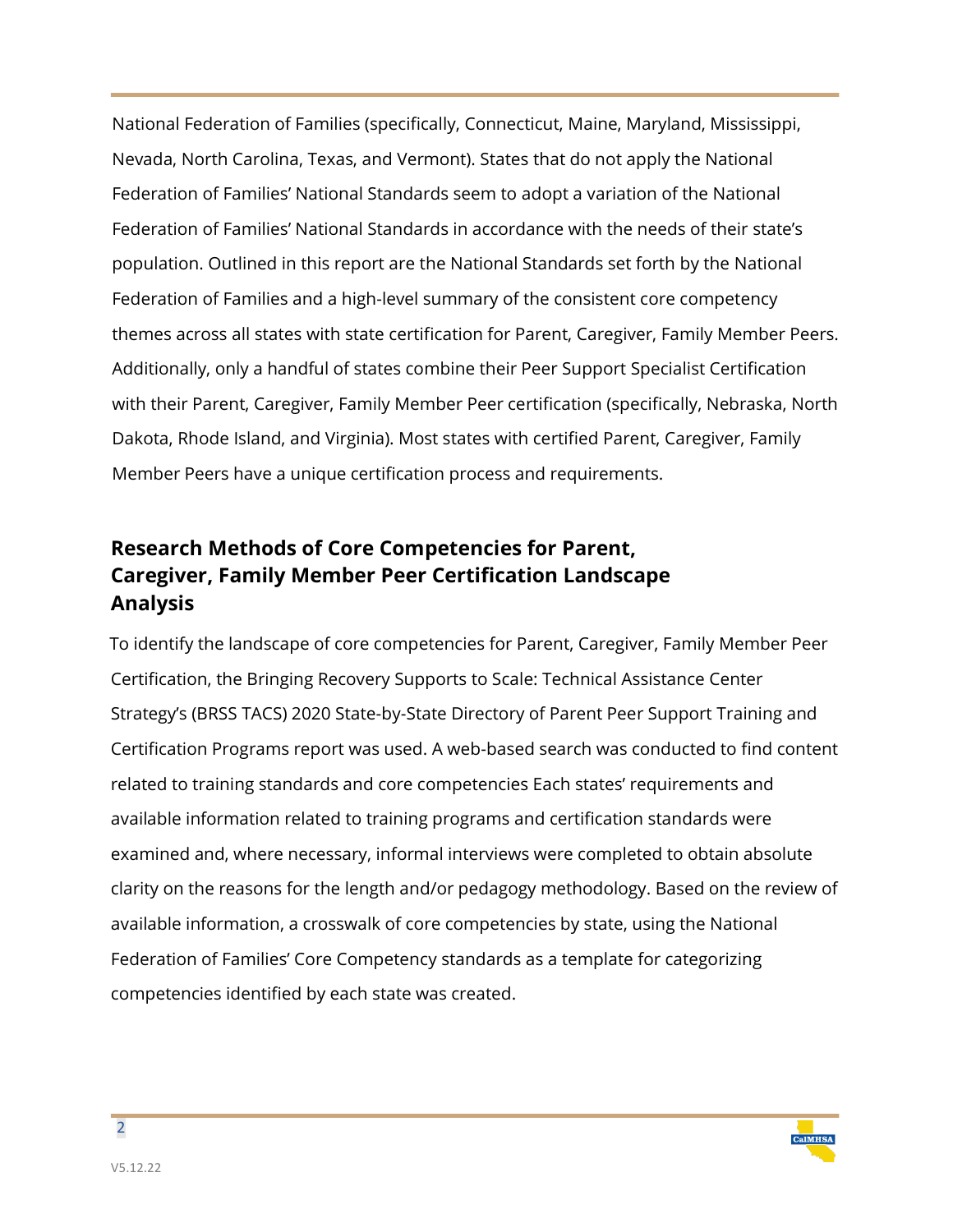### **National Federation of Families National Standards**

The National Standards set forth by the National Federation of Families were developed through a complex stakeholder engagement process across the United States to develop professional standards for Parent Support Providers (PSPs). The National Federation of Families defines PSPs as primary caregivers who have "lived-experience" of parenting a child who experiences emotional, developmental, behavioral, substance use, or mental health challenges.

The process for developing the national certification began in 2007 with the National Federation of Families for Children's Mental Health (NFFCMH) with the support and input of subject matter experts from across the country. In 2012, NFFCMH launched the national certification PSPs. Additionally, over time, the National Federation of Families began a process of revising their national standards outlined in the core competencies with further community, stakeholder, and subject matter expert input.

As a result, the National Federation of Families identifies 11 Core Competencies:

- 1. Ethics 2. Confidentiality 3. Effecting Change 4. Behavioral Health 5. Education
- 6. Communication 7. Parenting for Resiliency 8. Advocacy 9. Empowerment
- 10. Wellness and Natural Supports 11. Local Resources

In their national scan of the core competencies which included 39 states and the District of Columbia, the National Federation of Families identified that the following competencies have an overall percentage of alignment:

- Advocacy/Systems Knowledge 94.8% alignment across states
- Wellness and Natural Supports 94.8% alignment across states
- Communication 84.6% alignment across states
- Empowerment 82% alignment across states
- Behavioral Health 82% alignment across states

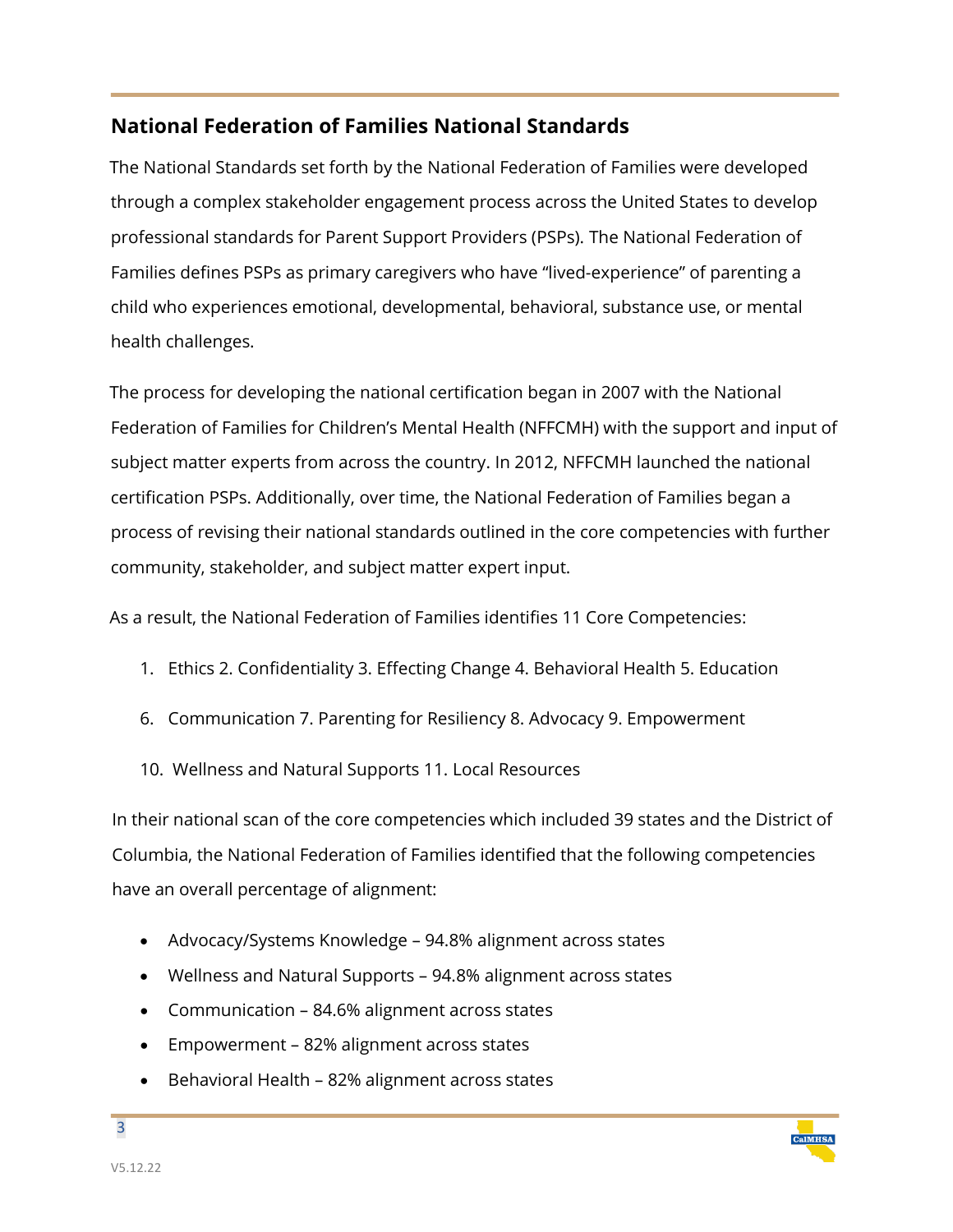- Effecting Change 79.4% alignment across states
- Confidentiality 79.4% alignment across states
- Ethics 79.4% alignment across states
- Education 76.9% alignment across states
- Local Resources 74.3% alignment across states
- Parents for Resiliency 69.2%

While there is variation in language used state by state to describe core competencies, consistent themes remain to create these broader national standards identified as core competencies by the National Federation of Families. The report issued by the National Federation of Families acknowledges the uniqueness of each state's culture, characteristics, managed care organizations, and varied funder language.

The National Federation of Families also simplified the core competencies further by organizing them into five categories: 1. Professional Responsibilities 2. Systems Knowledge and Navigation 3. Resources and Natural Supports 4. Resiliency and Wellness 5. Effecting Change.

For the purpose of this report, we will provide a high-level overview of the core components to each core competency as described across 18 states' standards for Parent, Caregiver, Family Member Peer (9 states using the National Federation of Families' standards and 9 nine using unique standards). We will explore the most prevalent standards and identify unique standards that could translate to California's Parent, Caregiver, Family Member Peer Specialization core competencies.

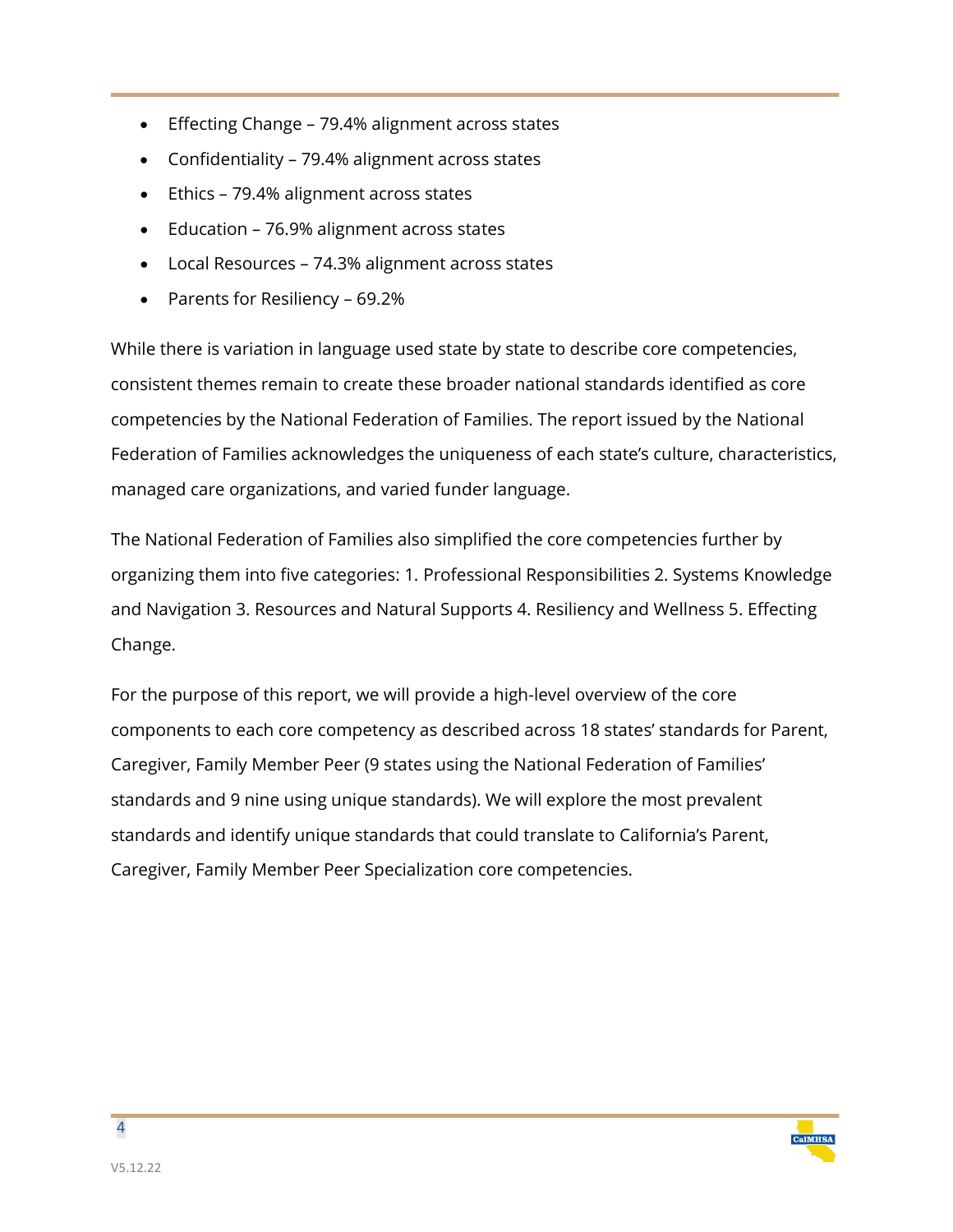## **Comparative Analysis of Parent, Caregiver, Family Member Peer State Certification Standards**

The following states have adopted the National Federation of Families' Core Competencies: Connecticut, Maine, Maryland, Mississippi, Nevada, North Carolina, Texas, and Vermont. We will compare these standards with the collective standards of the following states: Arizona, Colorado, Idaho, Illinois, Iowa, Kentucky, Pennsylvania, and Wisconsin. The eight states were selected for a comparative study based on the level of transparency with which they publish their state standards, curriculum, and responsiveness. Moreover, we identified these states as comparable due to their parallel trajectory in adopting and updating the Peer Support Specialist role as a Medi-caid provider.

| <b>National Federation of</b>            | <b>Summary of Themes Across Other</b>        |
|------------------------------------------|----------------------------------------------|
|                                          | <b>State Standards</b>                       |
| <b>Families Competencies</b>             |                                              |
| 1. Professional Responsibilities:        | Recognize the role and limitations of a      |
| Skills that can be assigned to this core | Parent, Caregiver, Family Member Peer, as    |
| competency include:                      | differentiated from clinical services.       |
| <b>Basic Work Skills</b>                 | Effectively uses self-disclosure and sharing |
| Knowledge of Policies                    | one's story when appropriate and with the    |
| <b>Ethics</b>                            | intent of inspiring hope.                    |
| Confidentiality                          | Active listening skills, ability to show     |
| <b>Boundaries</b>                        | empathy and demonstrate non-                 |
| Professional Development                 | judgement. Understands various forms of      |
| <b>Demonstrating Cultural Humility</b>   | communication including behavior.            |
|                                          | Communicate and connects effectively         |
|                                          | with families of all cultures, religions,    |
|                                          | value systems, and lifestyles.               |
|                                          | Understand personal biases based on          |
|                                          | knowledge, skill, and experience.            |
|                                          | Comply with state, federal, mandatory        |
|                                          | reporting and confidentiality                |
|                                          | requirements (PHI).                          |
|                                          | Conduct self in an ethical manner by         |
|                                          | adhering to codes of ethics and standards    |
|                                          | of practice.                                 |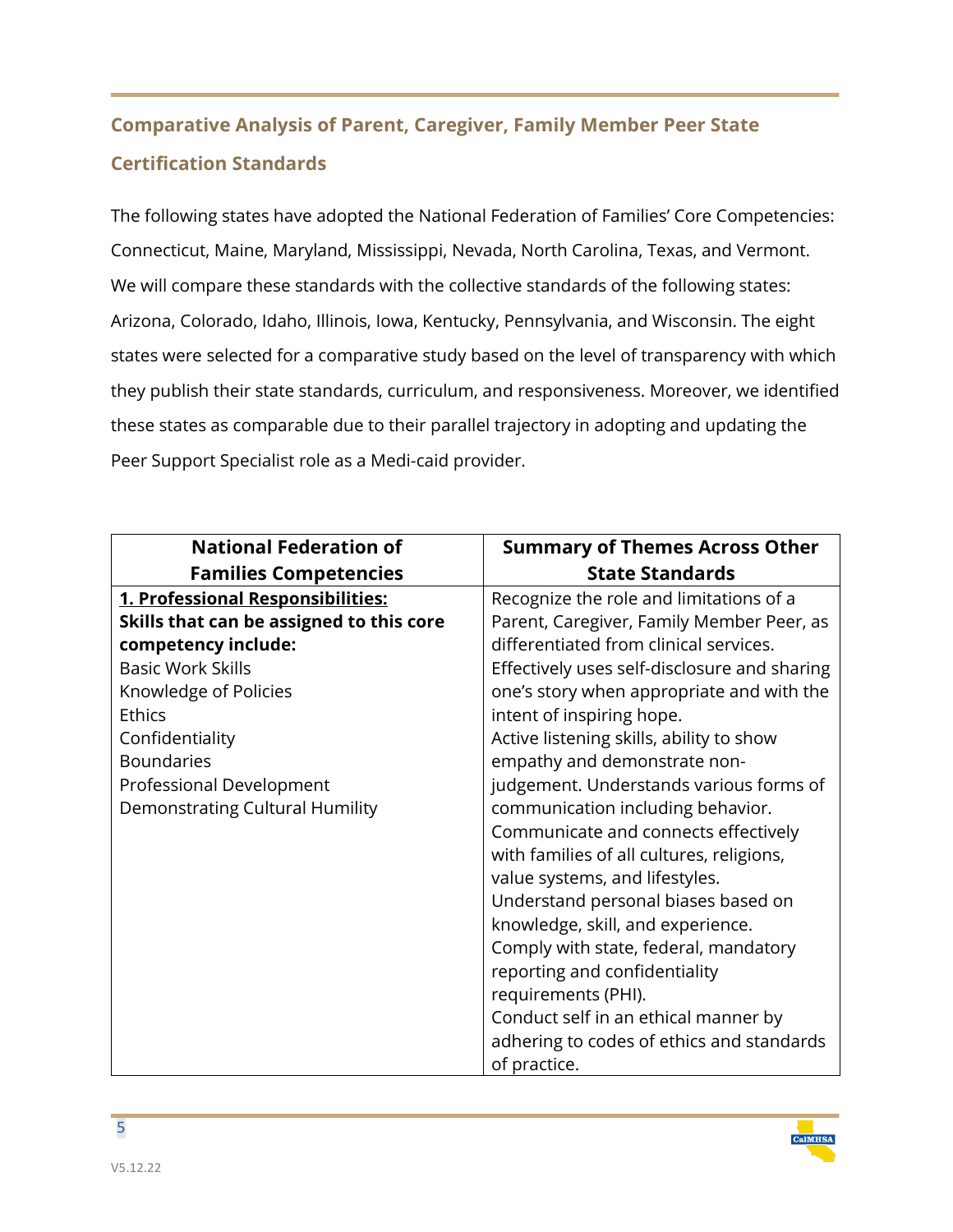| Field examples for professional responsibilities may include:                                        |  |  |
|------------------------------------------------------------------------------------------------------|--|--|
| Demonstrating knowledge of basic workplace skills.                                                   |  |  |
| Knowing the distinctions between peer support and clinical services.<br>Practicing cultural humility |  |  |
|                                                                                                      |  |  |
|                                                                                                      |  |  |
|                                                                                                      |  |  |
| Knowing and adhering to policies and procedures.                                                     |  |  |
| Understanding personal and professional limitations and implicit biases.                             |  |  |
|                                                                                                      |  |  |
| Displaying professional appearance, attitude and communication.                                      |  |  |
|                                                                                                      |  |  |
|                                                                                                      |  |  |
|                                                                                                      |  |  |
| Systems history overview and                                                                         |  |  |
| understanding of children's behavioral                                                               |  |  |
| health service delivery and other                                                                    |  |  |
| children's services such as: education,                                                              |  |  |
| special education, child welfare, and                                                                |  |  |
| juvenile court systems, and how these                                                                |  |  |
| services differ from adult systems of care.                                                          |  |  |
| Overview of mental illness and substance                                                             |  |  |
| use disorders in children and the effects                                                            |  |  |
| on their brain.                                                                                      |  |  |
| Understand the developmental stages of                                                               |  |  |
| children and adolescents.                                                                            |  |  |
| Understand impact of trauma and                                                                      |  |  |
| responses to trauma                                                                                  |  |  |
| Foster cooperation between families, the                                                             |  |  |
| individual, and the service systems                                                                  |  |  |
| involves in their lives.                                                                             |  |  |
| Know safeguarding and relapse                                                                        |  |  |
| prevention strategies for issues such as                                                             |  |  |
| self-harm and substance abuse.                                                                       |  |  |
| Understand crisis and safety planning and                                                            |  |  |
| ability to support access to crisis                                                                  |  |  |
| resources in the community and region.                                                               |  |  |
| Knowledge of conditions, treatments,                                                                 |  |  |
| services, and supports, and how to                                                                   |  |  |
| coordinate access to multiple systems.                                                               |  |  |
|                                                                                                      |  |  |

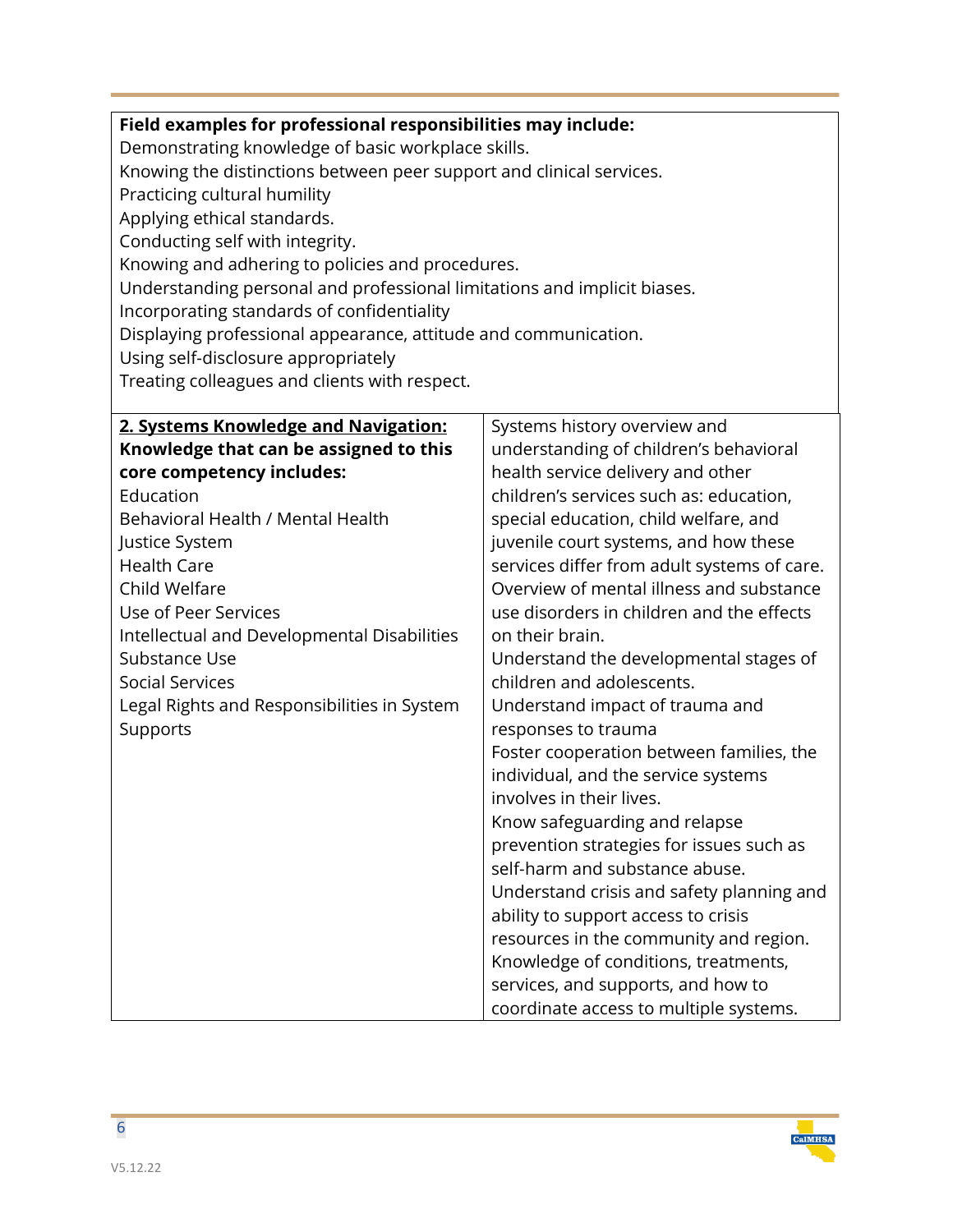#### **Field examples for systems knowledge and navigation may include:**

Demonstrating general knowledge of the educational systems and advocacy within that system.

Describing basic tenets of guardianship and trusts.

Promoting understanding of caregiver rights and responsibilities in system supports / behavioral health / recovery / resilience.

Knowing the stages in the recovery process

Recovery and resilience.

Managing crisis and emergency situations

Demonstrating general knowledge of diagnostic profiles and treatment options.

This broadly encompassing category also covers knowledge of all systems that touch children, transition-age youth and the adults involved in their lives.

| 3. Resources and Natural Supports:        | Knowledge of family systems theory and       |
|-------------------------------------------|----------------------------------------------|
| Skills that can be assigned to this core  | facilitating family support groups.          |
| competency include:                       | Understanding of individual and family       |
| Helping Families Identify and Use Natural | culture, biases, stigma, and trauma.         |
| SupportsHelping Families Access and       | Demonstrate an ability to teach wellness     |
| Navigate Local Resources                  | practices, life skills, and psychoeducation. |
| Identifying Family Strengths, Needs and   | Understands, supports, and models            |
| Outcomes                                  | family-driven care.                          |
| Crisis and Safety Planning                | Exercise family-centered planning,           |
| Family Relationship Building              | including utilizing the family's natural     |
| System Partner Relationship Building      | supports and supplementing them with         |
|                                           | community supports and service systems.      |
|                                           | Assert family's role as the center of        |
|                                           | decision-making.                             |
|                                           | Assist families in accessing resources,      |
|                                           | services, and information to empower         |
|                                           | them in navigating services consistent       |
|                                           | with family needs and goals.                 |
|                                           | Understand, support, and model the role      |
|                                           | of the family in recovery-oriented systems   |
|                                           | of care using a strengths-based approach.    |
|                                           | Educate and assist families in in            |
|                                           | identifying and articulating their needs,    |
|                                           | goals, and strengths to effect change.       |
|                                           | Able to assist families to recognize the     |
|                                           | difference between individual problems       |
|                                           | and a system problem or constraint.          |

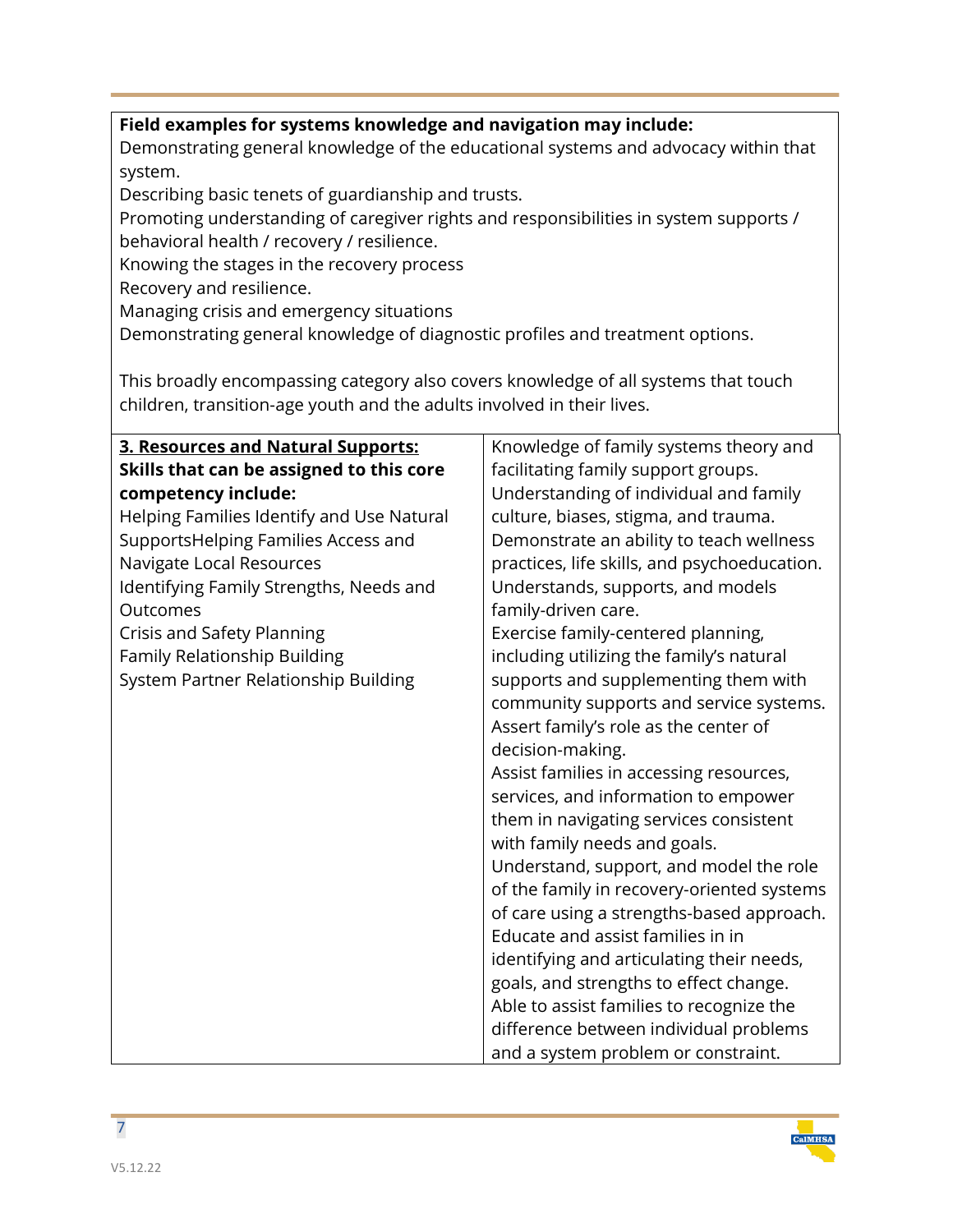|                                        | Demonstrate patience, persistence, and<br>optimism to establish and maintain family<br>motivation. |
|----------------------------------------|----------------------------------------------------------------------------------------------------|
|                                        |                                                                                                    |
|                                        |                                                                                                    |
| - 1<br>- 1 - 1 -<br>والمستنبذ والمسالم | والمستراب والمستنقذ                                                                                |

#### **Field examples resources and natural supports may include:**

Demonstrating knowledge of community-based resources and how to access, including funding options.

Collaborating with groups to pool resources

Negotiating successfully with the community partners to meet families' needs.

Assisting the family to identify goals and develop a plan for success across all life domains.

Demonstrating the ability to provide necessary information and options on resources and support to support families to make informed decisions.

Assisting families to identify and use natural supports.

Supporting families to access and navigate local resources.

Promoting positive family relationship building.

Creating opportunities for system partner relationship building.

Assisting family members to identify and build informal family and community supports. Identifying transition resources.

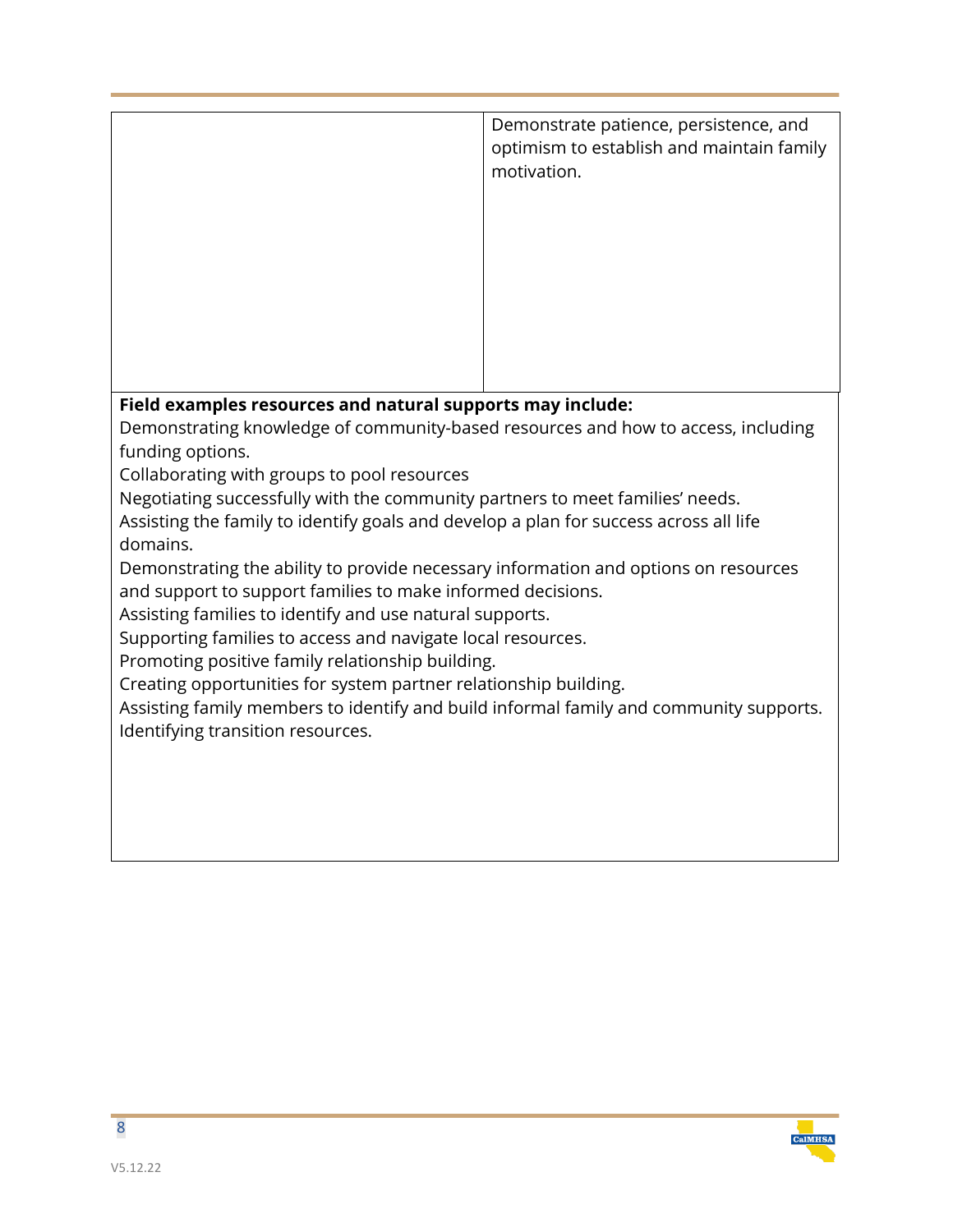| 4. Wellness and Resiliency:              | Understanding of the stages of grief and  |
|------------------------------------------|-------------------------------------------|
| Skills that can be assigned to this core | loss, self-care and stress management,    |
| competency include:                      | compassion-fatigue and burnout,           |
| <b>Holistic Approach to Wellness</b>     | resiliency and recovery principles, and   |
| <b>Promoting Resiliency</b>              | healthy personal and professional         |
| <b>Recovery Principles</b>               | boundaries.                               |
| Impact of Trauma, Compassion Fatigue,    | Demonstrate knowledge of trauma-          |
| <b>Burnout and Grief</b>                 | informed care and various pathways to     |
| <b>Wellness Education</b>                | recovery.                                 |
| <b>Parenting Skills</b>                  | Empower families to identify their needs, |
| Self-Care Strategies (For Providers and  | promote self-resilience, and              |
| Families)                                | understanding the stages of change and    |
|                                          | unmet needs.                              |
|                                          | Understand person-centered resiliency     |
|                                          | and recovery planning for all ages and    |
|                                          | stages.                                   |
|                                          | Describe the difference between a peer    |
|                                          | relationship and a hierarchical           |
|                                          | relationship.                             |
|                                          | Explain the concept of mentoring and      |
|                                          | social learning.                          |
|                                          | Identify barriers within the family that  |
|                                          | impede family functioning (i.e., alcohol, |
|                                          | drug use, incarceration, and domestic     |
|                                          | violence).                                |
|                                          | Support families in implementing their    |
|                                          | goals, assisting in refocusing when       |
|                                          | necessary.                                |

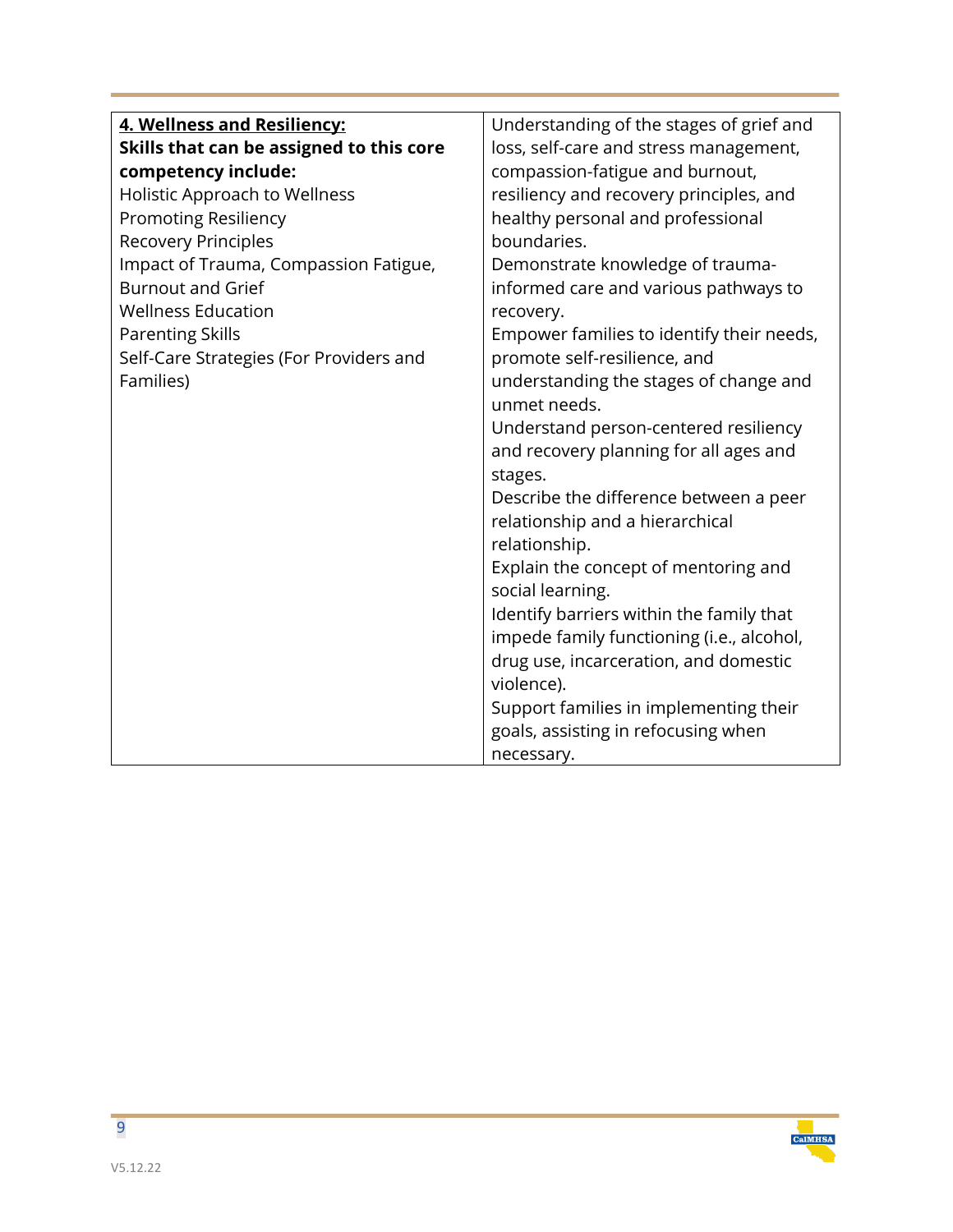| Field examples for wellness and resiliency may include:                                   |                                              |  |
|-------------------------------------------------------------------------------------------|----------------------------------------------|--|
| Using lived experiences to provide support, encouragement and hope.                       |                                              |  |
| Assisting families in building self-confidence / self-esteem.                             |                                              |  |
| Assisting families in building stability in their lives (Maslow's Hierarchy).             |                                              |  |
| Understanding the holistic view of family members' physical, social, mental and spiritual |                                              |  |
| strengths and needs.                                                                      |                                              |  |
| Identifying family strengths, needs, and outcomes.                                        |                                              |  |
| Participating in crisis and safety planning.                                              |                                              |  |
| Understanding the holistic approach to wellness.                                          |                                              |  |
| Designing self-care strategies (for providers and families).                              |                                              |  |
| Understanding the impact of trauma, compassion, fatigue, burnout and grief                |                                              |  |
| Promoting and modeling resiliency                                                         |                                              |  |
| Incorporating recovery principles.                                                        |                                              |  |
| Providing wellness education resources                                                    |                                              |  |
| Reinforcing positive parenting skills.                                                    |                                              |  |
|                                                                                           |                                              |  |
| 5. Effecting Change:                                                                      | Educate on the family and peer               |  |
| Skills that can be assigned to this core                                                  | movements and the role of advocacy in        |  |
| competency include:                                                                       | systems transformation.                      |  |
| <b>Building Collaborative Partnerships</b>                                                | Provide education on the stages of           |  |
| Problem Solving                                                                           | change.                                      |  |
| Relationship Building                                                                     | Describe the stages of change.               |  |
| <b>Effective Advocacy</b>                                                                 | Practice and teach strategies to prevent     |  |
| Addressing Stigma                                                                         | and overcome stigma.                         |  |
| <b>Systems Navigation</b>                                                                 | Participate in advocacy to support           |  |
| <b>Communication Skills</b>                                                               | families.                                    |  |
| Interpersonal Skills                                                                      | Assist families, teaching them how to        |  |
|                                                                                           | advocate effectively within policy-making    |  |
|                                                                                           | processes.                                   |  |
|                                                                                           | Recognizes stigma, common superstitions,     |  |
|                                                                                           | and myths regarding mental health and        |  |
|                                                                                           | substance use issues.                        |  |
|                                                                                           | Able to assist families in recognizing their |  |
|                                                                                           | strengths and use them to effect change.     |  |
|                                                                                           |                                              |  |
|                                                                                           |                                              |  |

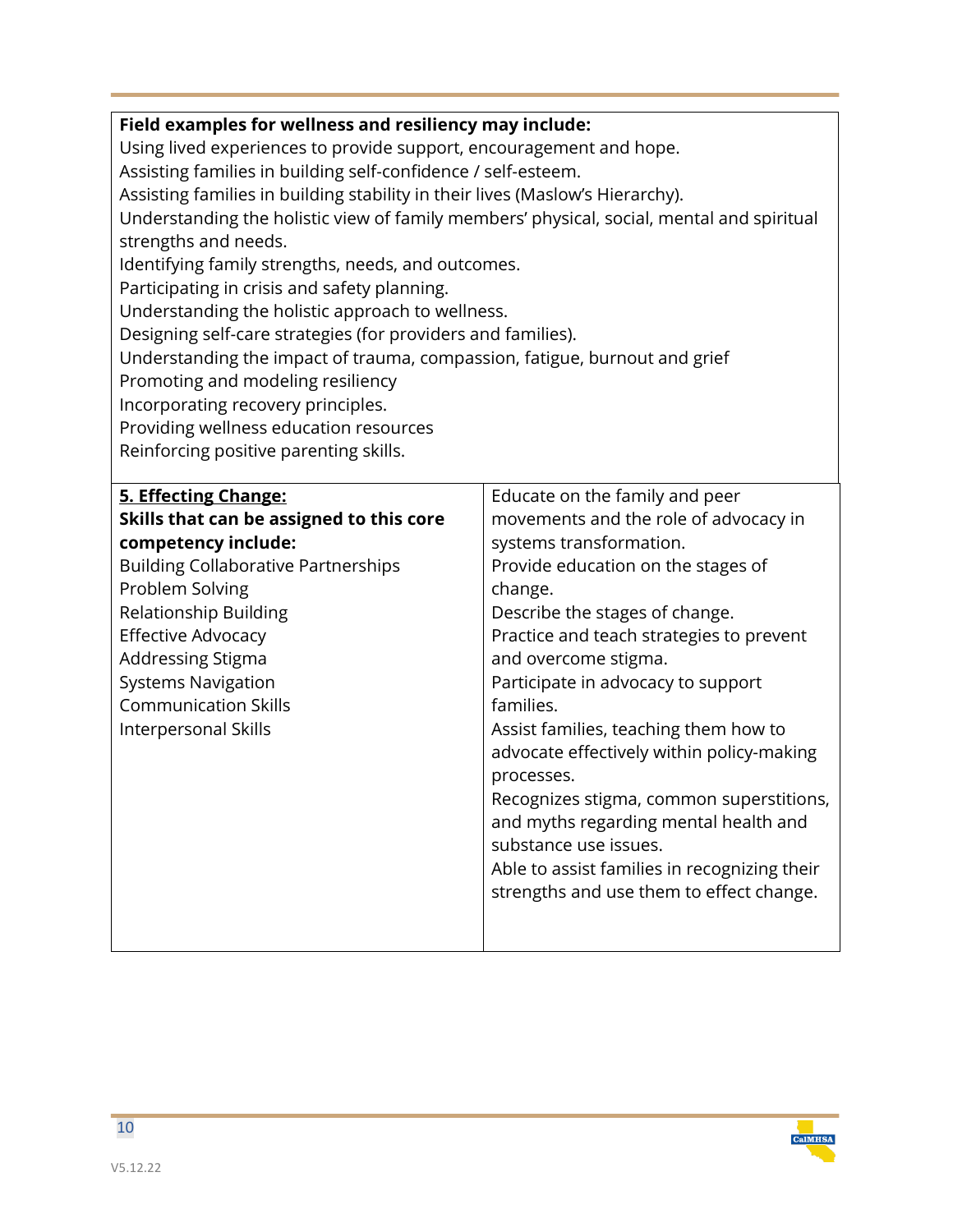#### **Field examples for affecting change may include:**

Demonstrating effective communication strategies.

Promoting family voice and choice at all levels of systems service.

Assisting families in asserting their rights to meet their needs.

Supporting, teaching and coaching primary caregivers to identify and articulate their family's needs and goals.

Engaging families to identify needed systems changes or issues.

Strategically sharing lived experience to effect policy change and assist families to do the same.

Partnering with families/caregivers and professionals to build collaborative relationships. Articulating the values of fostering cooperation between families and family-serving systems.

Modeling effective strategies for families without being directive.

Reframing challenges using strength-based language.

Advocating in a solution-focused manner

Mentoring.

Creating relationships that build resilience

Mastering the use of interpersonal skills.

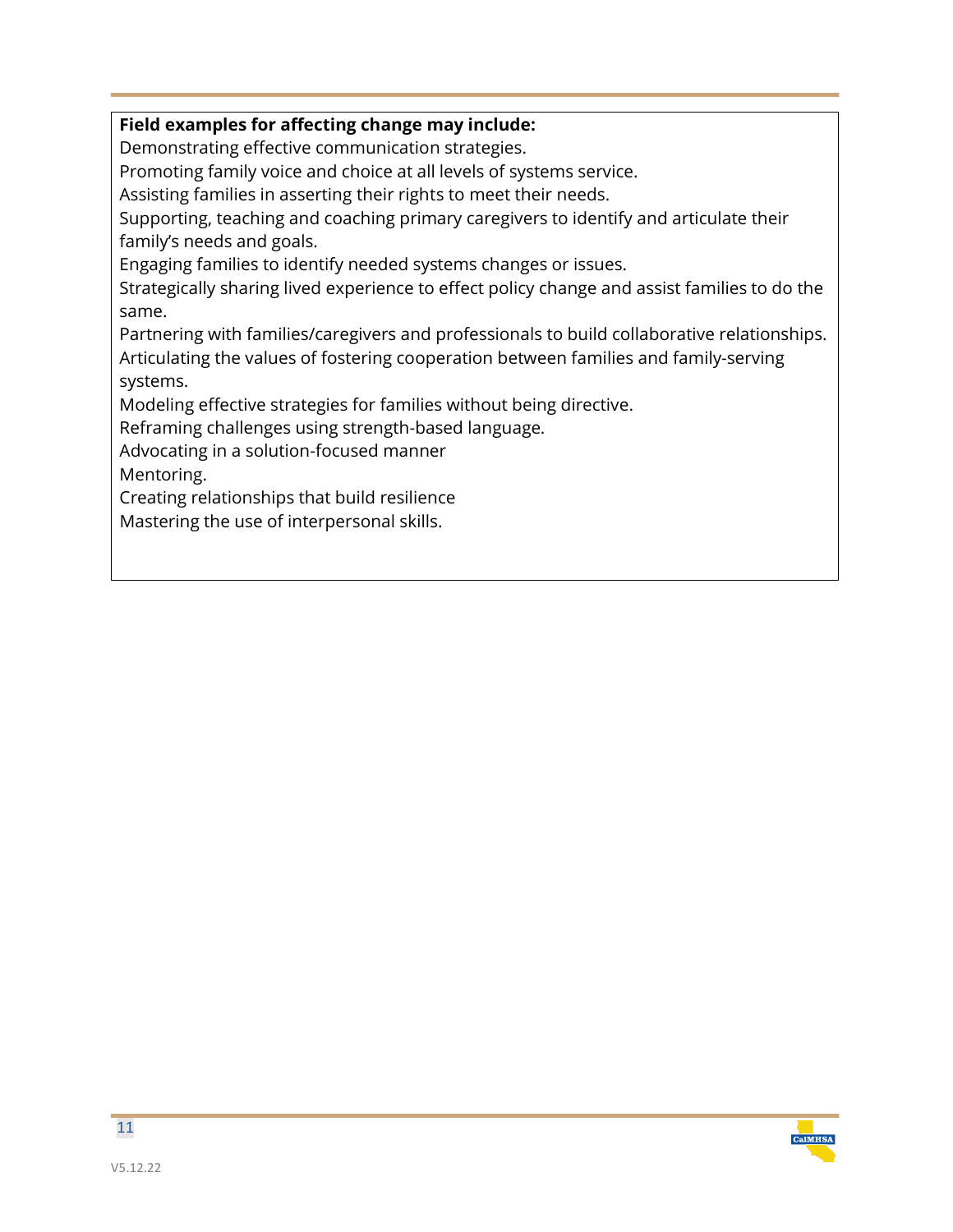#### **Summary of Comparative Analysis of Core Competencies**

The results of the textual analysis and constant comparative analysis were illustrated in the form of a crosswalk. The results provided insight into agencies that have implemented competencies specific to state population needs and systems of care; however, this is quite rare.

The widest discrepancy was noted in the length of training hours required by each entity. These hours are distributed into the categories of classroom instruction, field instruction, and on-the-job observation. The number of total training hours varied from the shortest being 24 hours, in addition to 80 hours of core peer specialist training, and the longest being 100 hours. The result of the comparative analysis yielded 50 hours of additional Parent, Family, Caregiver training was the average amount utilized by the states researched.

The overlapping similarities in competencies of each state analyzed compared with the National Federation of Families' National Standards Parent-Caregiver Peer training curriculum core competency standards are more alike than different with slight variations when considering common terminology. These findings were compared with the outcomes of several Parent, Family Member, and Caregiver Peer subject matter expert stakeholder workgroup meetings sponsored by CalMHSA and facilitated by community leader, consultant, and Parent Peer Tanya McCullom. The summation of these groups provided a set of comprehensive core competencies that were identical to that of the National Federation of Families curriculum.

#### **Conclusion**

In conclusion, we are pleased that we were able to accomplish the goal that prompted this work: to identify a comprehensive, well-aligned set of Parent, Family Member, and Caregiver specialization core competencies and relevant data to support a meaningful and measurable educational road map.